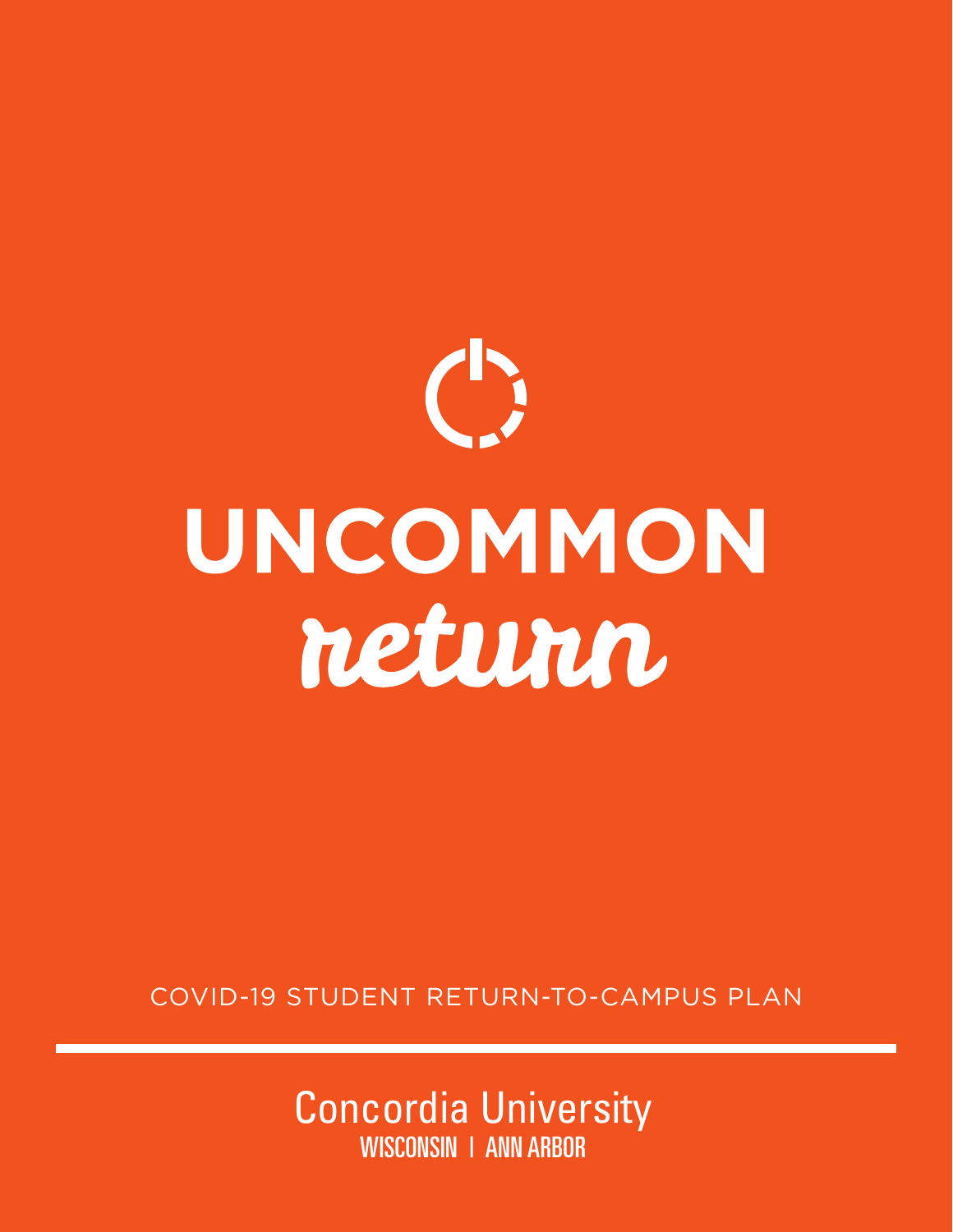Version 1.1 June 2020

# **COVID-19 Student Return-to-Campus Plan**

Concordia University intends to open in the fall of 2020, with in-person classes offered at both the Wisconsin (CUW) and Ann Arbor (CUAA) campuses.

Our traditional fall term begins Aug. 24, 2020; pharmacy classes begin Aug. 17, and post-traditional terms will start on schedule. At present, we are also planning to open residence halls at that time, for students who wish to live on campus.

In order to do this, we need to carefully consider how to accommodate the health needs of our students, faculty, and staff—especially those who are at increased risk for the COVID-19 virus. This guide outlines necessary procedures to ensure your safe return to campus. It was developed in consultation with CUWAA Health Care professionals, including physicians, nurses, and public health experts. This guide will continue to be revised as information and understanding of COVID-19 evolves.

Four core values guided the development of this plan.

### **VALUES FRAMEWORK**



### **1. Concordia values its students and employees first and foremost.**

There is much we do not know about COVID-19. Because of this, we need to be cautious, while remaining calm. Our calling is to support and sustain the people God has gifted us to work with and for. This is our top priority.



### **2. Concordia values its community.**

We appreciate those with whom we live and work. Therefore, we choose to take steps to limit the spread of COVID-19 as an expression of whole-community care.



### **3. Concordia values global citizenship and integrity.**

We interact with thousands of students. faculty, and staff. By extension, this means we also "interact" with tens of thousands in the surrounding communities. A public health crisis requires a public health response, and we elect to do our part.



### **4. Concordia values health and whole person wellness.**

Mitigation response reduces the number of active COVID-19 cases, which in turn gives doctors, hospitals, police, schools, and vaccine manufacturers time to prepare and respond, without becoming overwhelmed. We will continue to make choices and adopt practices that err on the side of life, health, and wellness: mind, body, and spirit.

This plan is consistent with the recommendations detailed by: Guidance on Preparing Workplaces for COVID-19 (OHSA) as specified by the State of Michigan, Executive Order No. 2020-91.; State of Wisconsin Executive Order No. 36, and the general business guidelines established by the Wisconsin Economic Development Corporation (WEDC).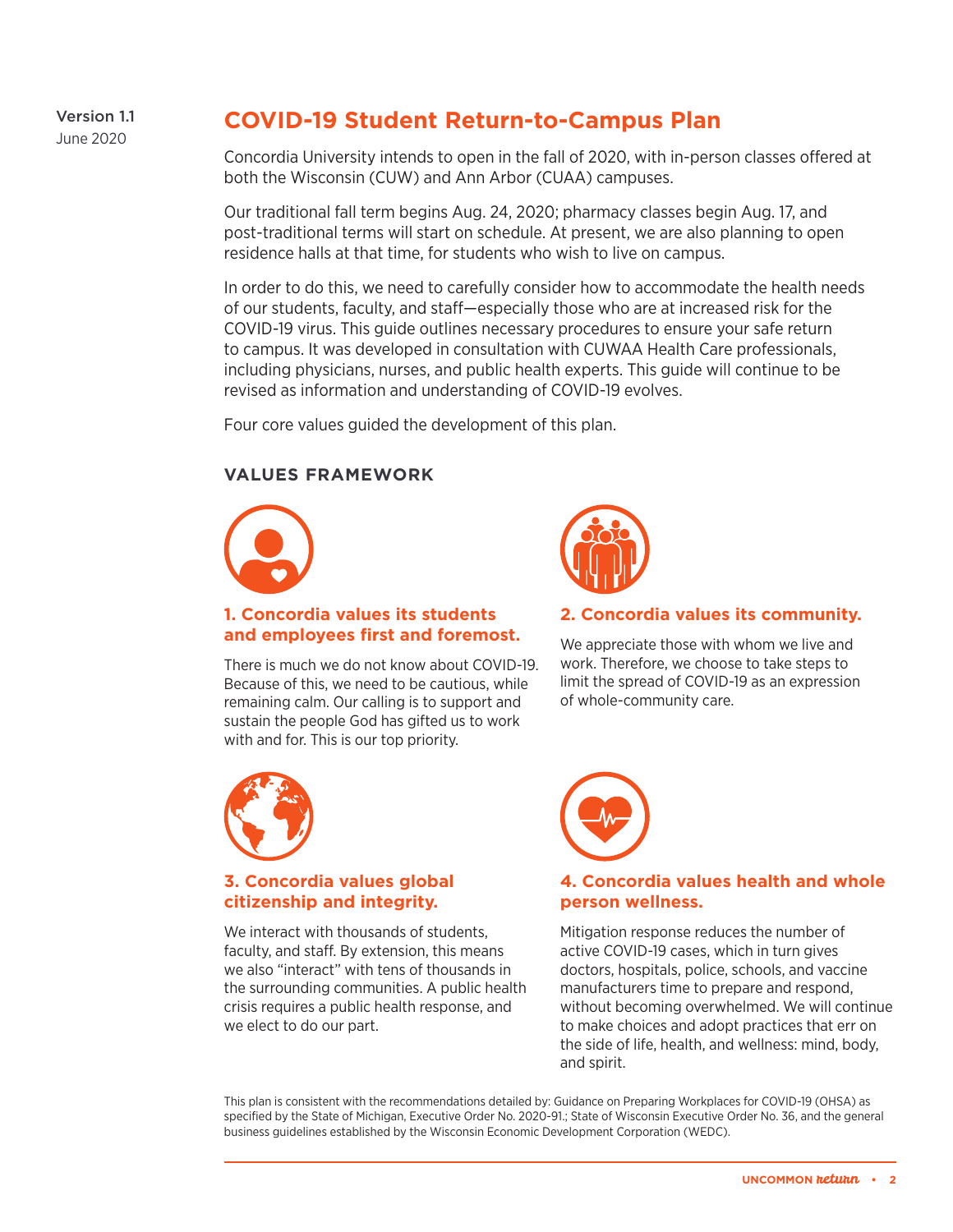# **An Uncommon Return: Students on Campus**

Each of us at Concordia University is integral to this plan's success. Our goal is to continue providing our students with an uncommon education, while mitigating the potential for transmission of COVID-19.

**This plan will continue to evolve as we make decisions and implement plans for the 2020-2021 academic year.** Continue to check your university email frequently and visit the COVID-19 resource page, which is available on the university homepage.

We are resolute in our commitment to our mission, and will continue to educate you—mind, body, and spirit. At the same time, your health and wellness are the utmost priority. In order to balance and fulfill both of these values, the university acknowledges two contingencies related to teaching and learning this fall:

Necessary precautions to discourage the spread of COVID-19 and mindfulness of individual health concerns will influence the delivery of face-to-face teaching and learning.

If a widespread COVID-19 resurgence occurs, the university will again consider the need to move all students, faculty, and staff to a remote learning environment to protect the health and well-being of all.

Concordia's Preparedness Plan follows Centers for Disease Control and Prevention (CDC) and current state and county governmental guidelines/standards/plans (Appendix A).

This plan addresses:

- General University Practices
- **Academics**
- Residence Halls
- Food Service
- Intercollegiate Athletics
- Co-curricular Events, Activities, and Recreational Spaces

It is our hope that the following strategies will ensure student safety, health, and wellness. A similar set of protocols has been determined for all faculty and staff. Working together as a community, we can do much to prevent the spread of COVID-19.

Your university leadership team continues to plan for your safety, as such this plan is evolving and we will update it regularly. We continue to study, and when appropriate will communicate and implement, all possible protocols to ensure your return to a safe and educationally fulfilling on-campus experience this fall.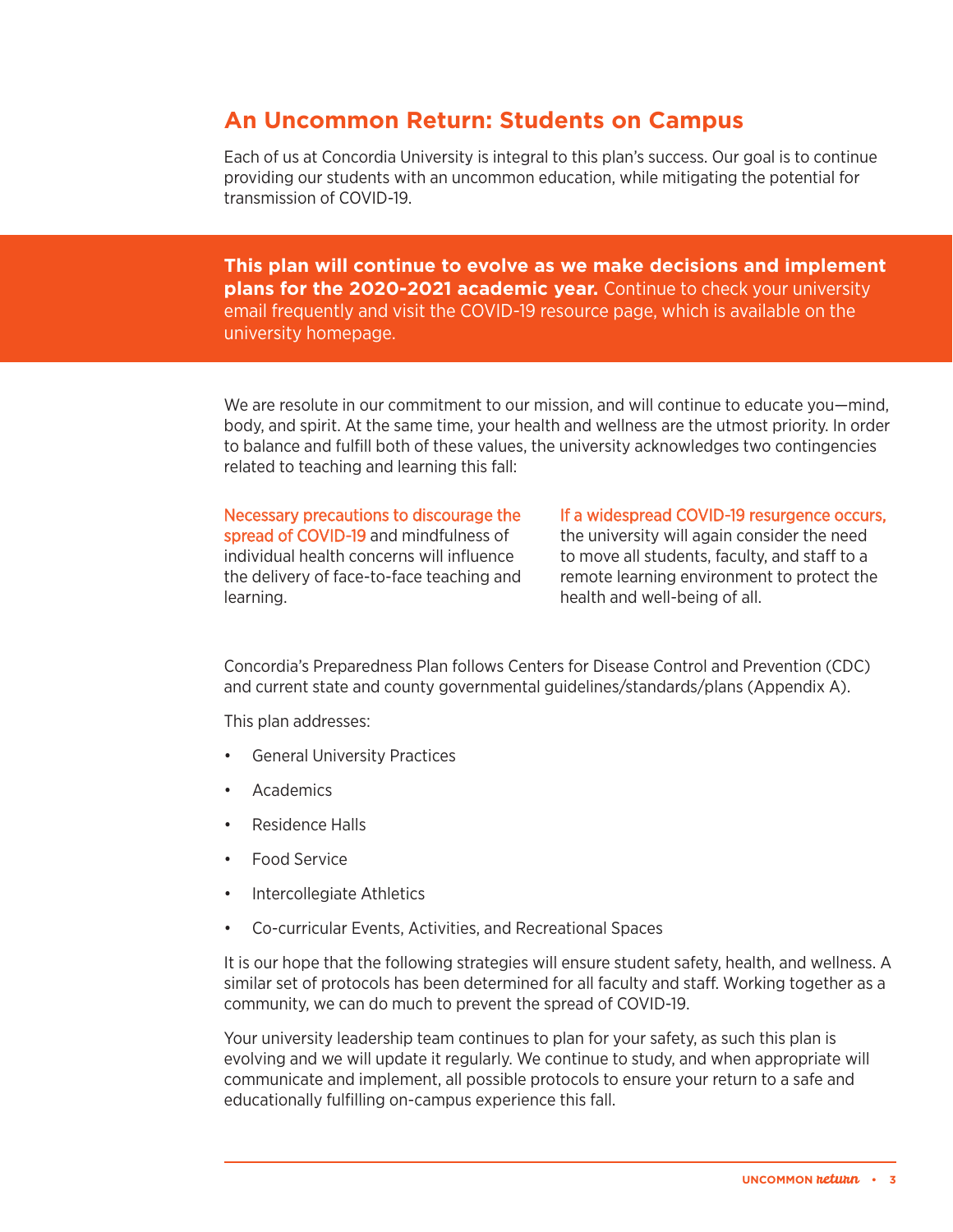# Informing and Educating Students about COVID-19

Before your return to campus, you will need to complete an online COVID-19 education module that covers the most current information from the CDC and other respected healthcare sources. All students will be required to complete this education program. The training will cover:

- 1. Campus infection-control practices, including physical distancing measures and environmental measures (such as enhanced cleaning and disinfection, plexiglass barriers, etc);
- 2. How to protect yourself and others through hand hygiene, respiratory etiquette, personal protective equipment (PPE), and cleaning/disinfecting practices;
- 3. Steps students must take to notify the University of any symptoms of COVID-19, a suspected exposure, or confirmed diagnosis of COVID-19.

On-campus signage, residence hall meetings, and verbal interaction will reinforce the content of this education module.



## Disease Prevention and Good Health Practices

CDC-recommended infection control practices will be followed everywhere on campus.

These practices include:

### Hand sanitizing stations

Hand sanitizing stations (of at least 60% alcohol content) will be stationed liberally throughout campus.

### Frequent cleaning and disinfecting

Areas such as the library and the fitness center, as well as all classrooms, labs, dining halls, residence halls, and all other spaces frequented by students will be regularly cleaned and disinfected. The university will provide disinfecting supplies and will regularly disinfect hightouch surfaces (e.g. door handles).

### **Handwashing**

Students will be encouraged to wash their hands frequently for at least 20 seconds (as recommended by the CDC) and to maintain a physical distance of at least 6 feet when in classrooms, dining halls, hallways, the library, the fitness center, and other public spaces.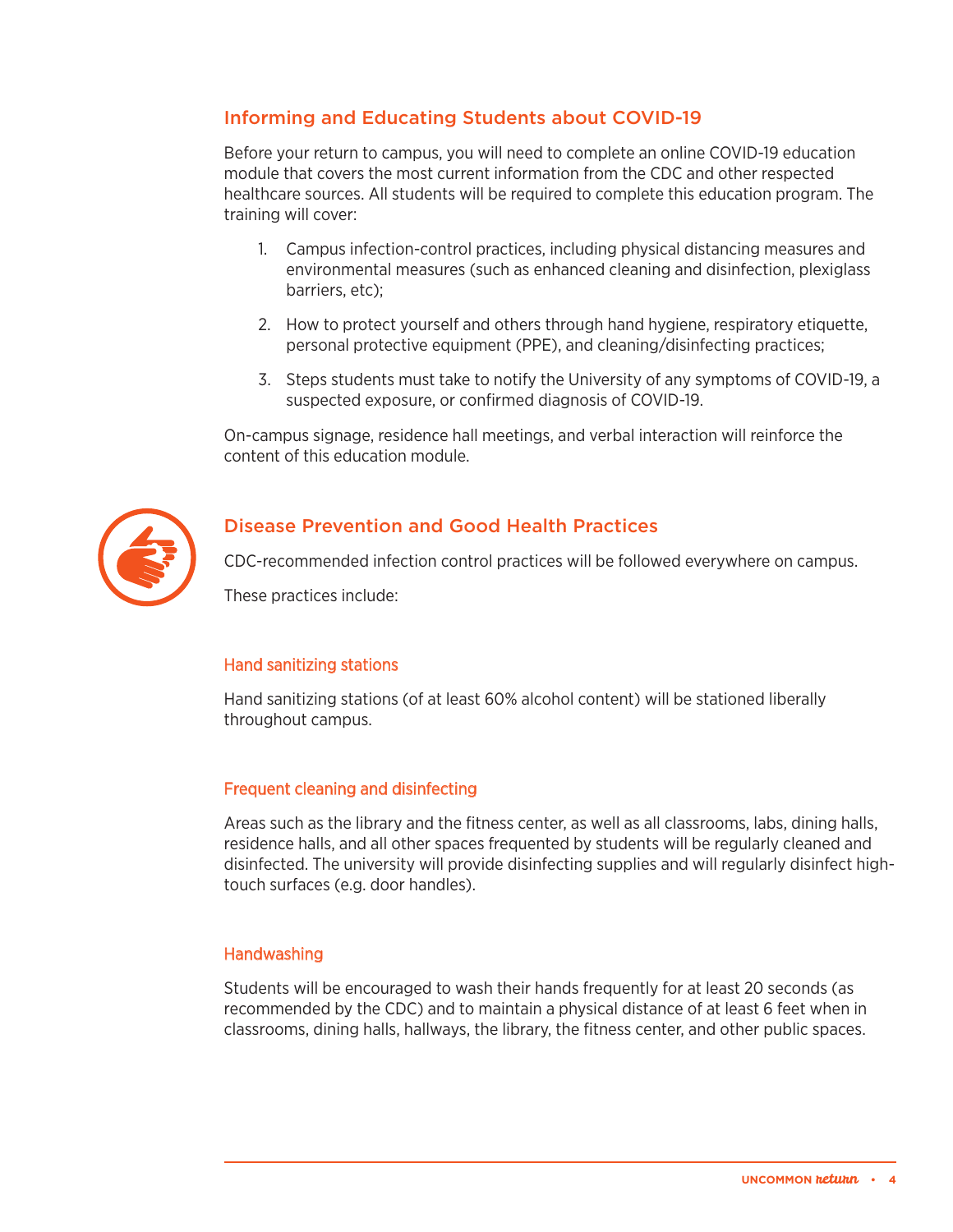#### Personal Protective Items and Use

The university will provide every student with one washable, reusable cloth facial covering/ mask. Students may consider obtaining additional facial coverings.Homemade or commercially-manufactured masks are also acceptable.



### Respiratory Etiquette

All students and university employees will wear a facial covering/mask when in public spaces such as hallways, classrooms, and auditoriums where minimum social distancing (6 feet) cannot be managed. Students will be provided with a cloth, reusable mask on arrival to campus. Disposable face coverings/masks will be provided for campus guests; these are designed for one-time use and must be placed in the trash and replaced daily.

*Please note: The CDC recommends wearing cloth face coverings in public settings, especially in areas of community transmission. A cloth face covering does not generally protect the wearer from viruses, but it decreases the spread of viruses from the wearer to other people.*

Student services offices such as the cashier, financial aid, academic and career advisors, and registrar's office will continue serving students virtually as well as in-person. Students can utilize virtual services to minimize risk of exposure, or may choose to meet in person with a staff member while adhering to social-distancing guidelines and safe health practices.

#### Screening and Testing

At this time, and consistent with the most recent guidance provided by the CDC to institutions of higher learning, the university is studying systems and practices for screening for the COVID-19 virus among members of the campus community. Guidance suggests smart screening is far more effective than mass testing to manage community health and well-being on campus. We will work closely with local public health departments as we consider the best practices for Concordia. As we make decisions, we will update this manual and communicate our plan with you.

### Before You Come Home to Concordia

We encourage all students to consider taking special precautions in the 14 days prior to your return to campus this fall. In particular, if you have been diagnosed with COVID-19, we ask that you not return to campus until you have been symptom free for 14 days. If you have been exposed to a known case of COVID-19, we also ask that you self-quarantine at home for a period of 14-days before you move into your residence hall or begin attending classes on campus. Students should be in close communication with the Office of Residence Life if they fit either or these scenarios or to discuss any questions about their safe return to campus.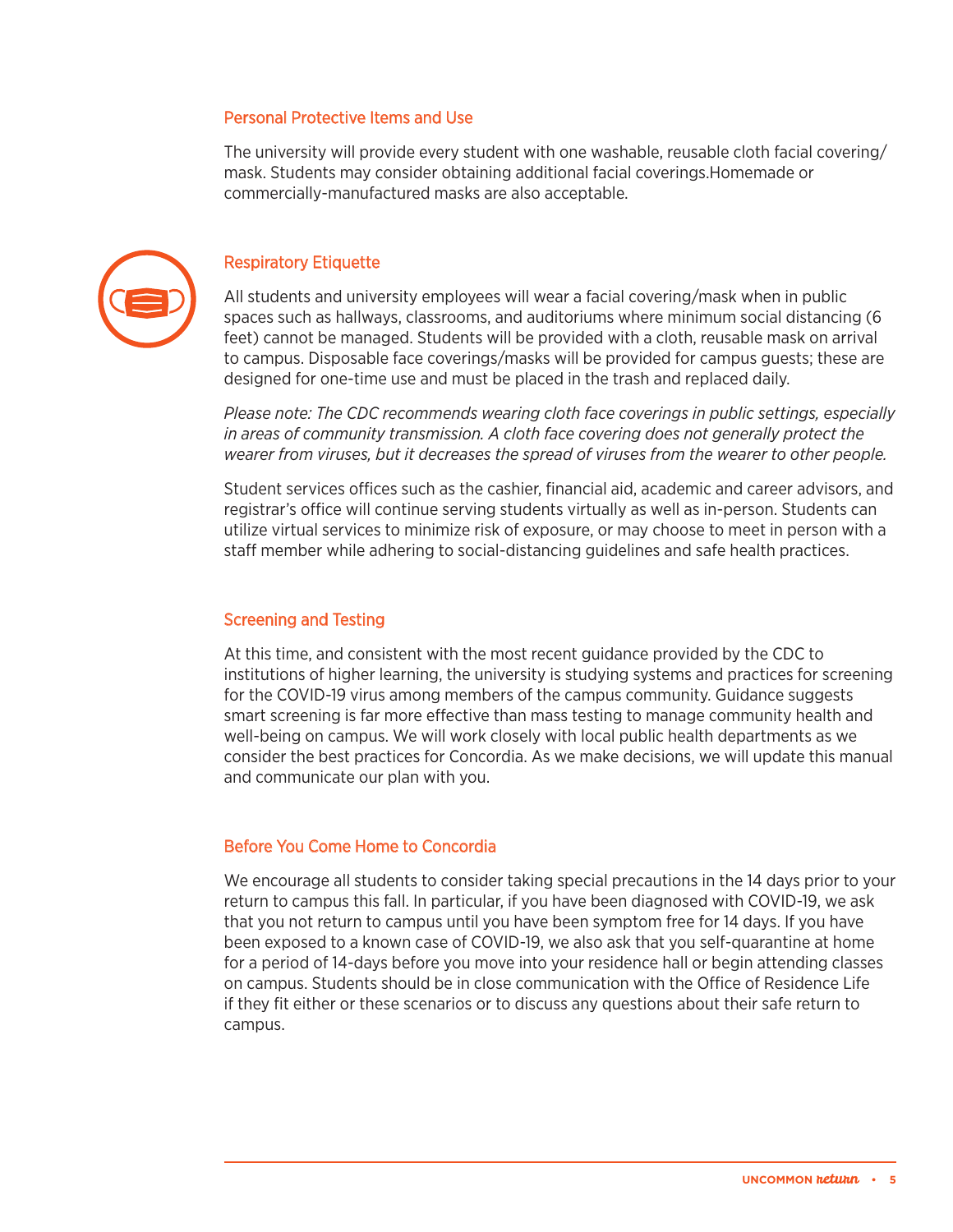# **Safe-in-Class: Academic Plan**

The faculty is excited to welcome you back to campus this fall! Your learning involves so much more than just the mechanics of taking classes and Concordia University remains committed to supplying you with an uncommon education. As we prepare for the next academic year, faculty are already at work developing and updating their courses. As always, our faculty apply sound educational practice and use evidence-based teaching methods so that you receive a creative, rigorous, dynamic Christian higher education, no matter the delivery modality.

In the 2020-2021 academic year, all undergraduate and graduate on-campus and center classes, labs, and studios will take place in-person whenever possible, supported by Blackboard and videoconference technology. Some courses will continue to meet faceto-face in a regular classroom setting. Other classes will blend in-person instruction with the professor with carefully-structured videoconference sessions. (Many of you have said you enjoyed the chance to interact with professors virtually, without the need to drive to campus.) And some courses will "flip," with the professor delivering some material in a classroom and some material (e.g. a lecture or writing assignment) on Blackboard, using in-class time for more in-depth application of course material. Science and healthcare laboratories will likely need some modifications in order to maintain the health of both students and faculty members. Our faculty are already planning new and creative ways to deliver high-quality laboratory learning experiences for our students. We will communicate with you frequently and clearly so that you understand the style of course you are electing to take. Your success is our first priority.

Students who are scheduled for off-campus, experiential learning (e.g. clinicals, practicums, student teaching, internships, etc.) should contact their program directors for more specific information about plans for these learning experiences. Our external partners (hospitals, clinics, K12 schools, etc.) are developing their own plans and policies. These partners control when and how clinical placements will be reintroduced, so students will need to be flexible regarding their clinical placements. Concordia's faculty are working with those off-campus sites to determine the best ways for students to return to these settings whenever possible. Some clinical learning experiences will be moved onto campus, wherever that is possible.

**University leadership and the faculty continue to study academic practices that will ensure consistency with all federal and state medical and health guidance and accreditation standards, while ensuring you receive an enriching and rewarding, distinctively Concordia learning experience in each and every class.** As we make new decisions, we will update this plan and communicate with you.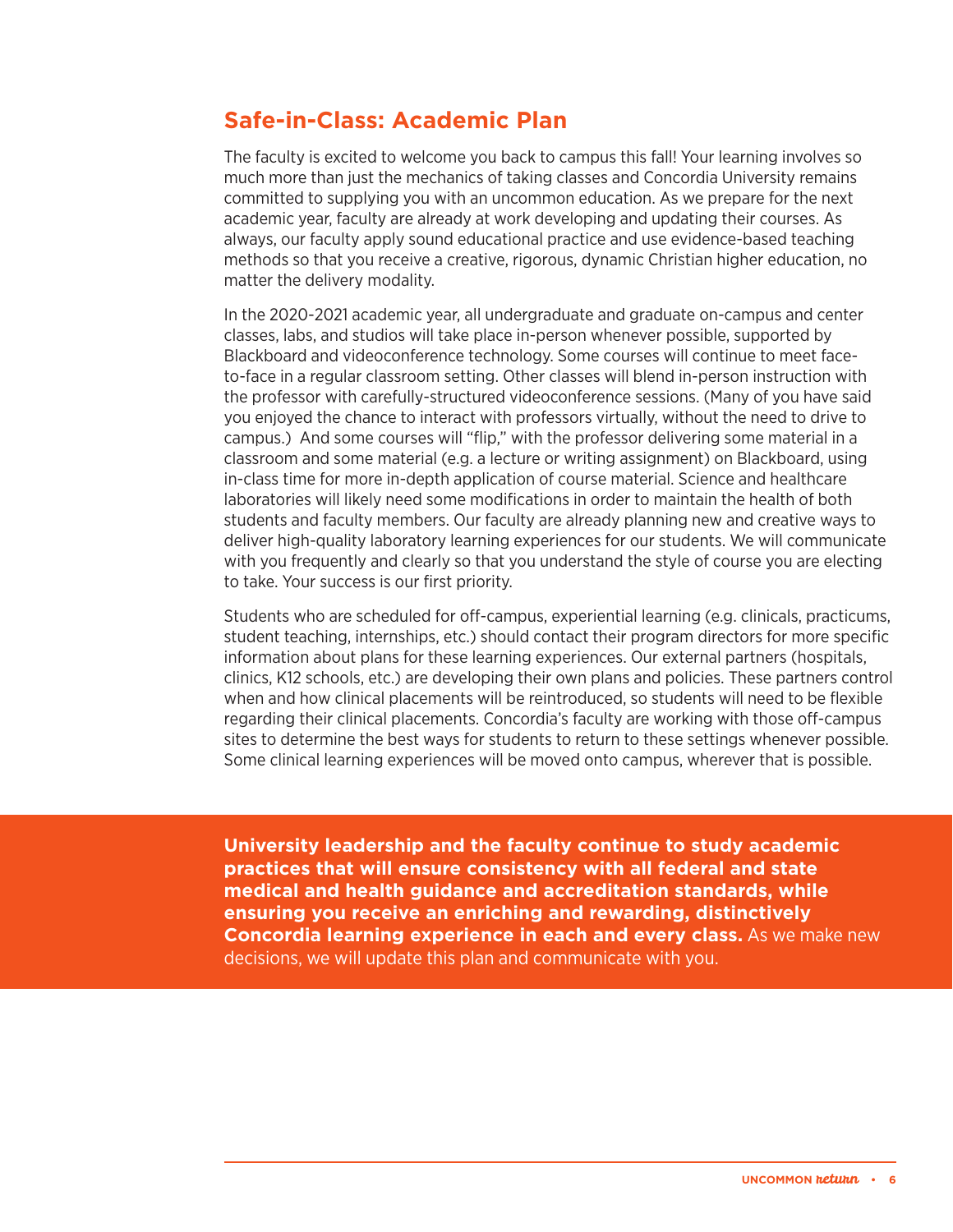

# **Safe-at- (Campus) Home: Residence Life Plan**

Concordia University is a community. For those of you who live on campus, Concordia is also your home. Our residence life staff are working hard to ensure your home is ready and waiting for you. We are committed to ensuring your physical, mental, and spiritual health and can't wait to welcome you home to Concordia.

We continue to study best practices for residence life. At this time, we do not anticipate setting occupancy limits. Rather, roommates and suitemates will be considered a "family unit," while residence hall floors will function as a close network. Smart screening protocols will be implemented to mitigate the risk of spread within residence halls. Cloth facial coverings will be required when in hallways and public spaces within residence halls. We will also implement the following practices:

## Arrival and Fall Move-in

A staggered move-in process will reduce campus traffic and help us maintain physical distancing during move-in. This protects you and your family members as you settle into your Concordia home. Residential students will receive an email by mid-July with instructions on scheduling a move-in time.

# Guests and Visitors

No outside visitors will be permitted in residence halls during the semester.

# Housekeeping and Disinfection

Housekeeping practices in residence halls will be increased. This includes cleaning and disinfecting communal restrooms, kitchens, and lounges. Housekeeping will continue to focus on disinfecting high-touch areas with an EPA-approved product per CDC guidelines. Disinfectant and disposable toweling will be made available so that students can selfdisinfect their personal living areas as needed.

# If You Experience Symptoms of COVID-19

To protect the health and safety of all, students who exhibit symptoms of COVID-19 will be fully supported with special considerations involving academic, food, social connections, and housing (whether that is an isolated room on campus or returning home if feasible).

# Lounges, Common Spaces and Restrooms

Common spaces in the residences halls including kitchens, laundry rooms, hall lounges, and study rooms will have capacity limits and follow scheduled closures for cleaning. Cloth facial coverings will be worn by all individuals while in hallways, lounges, bathrooms, and other public spaces within residence halls.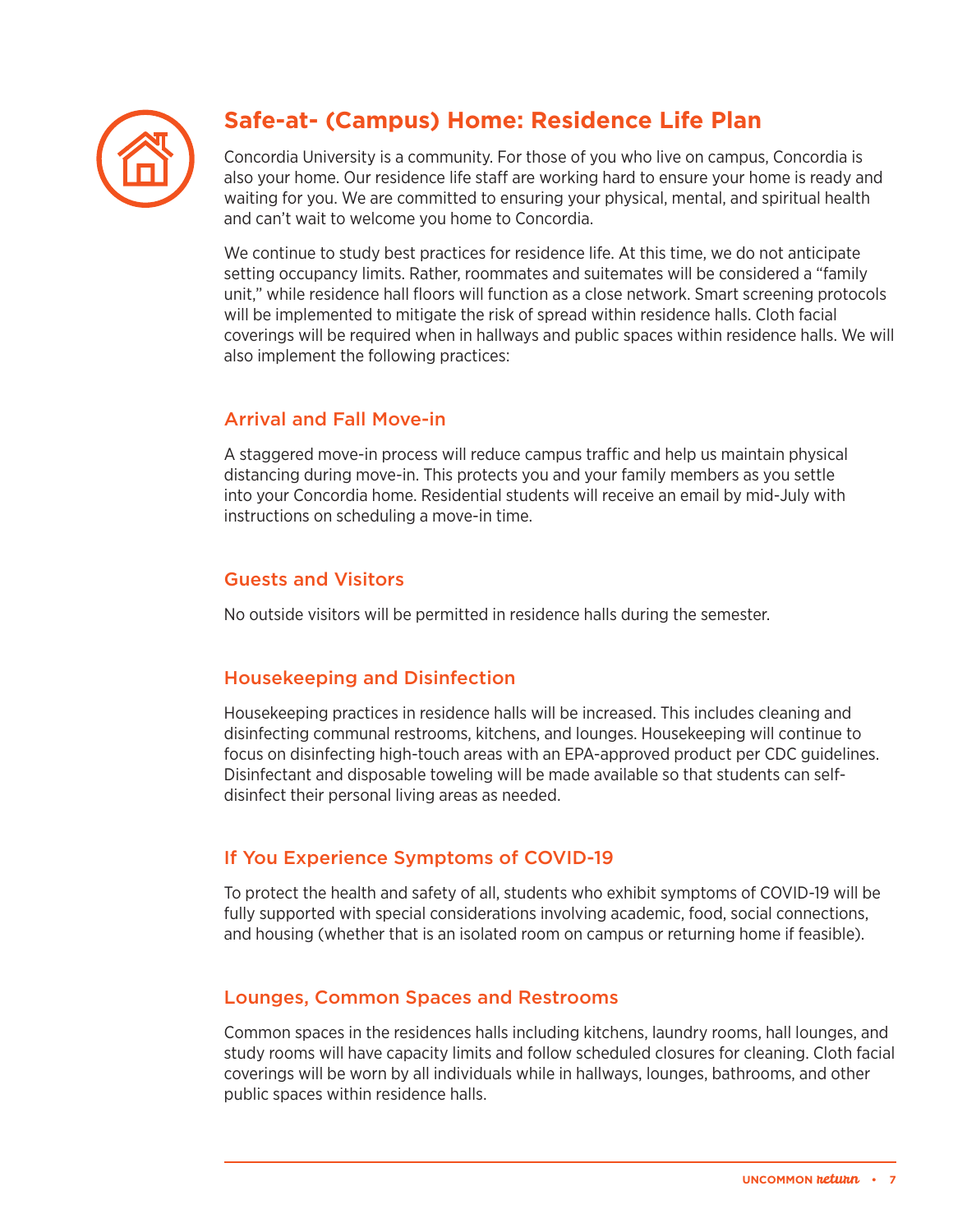Halls with common bathrooms will use physical barriers, the removal of service of sinks, toilets and showers to accomplish physicals distancing. In addition, restrooms will follow scheduled closures for cleaning.

# Moving Safely Around Campus

No more than one person may enter an elevator at a time, so please use the stairs whenever possible. If you are using the elevator, wear your mask or face covering and avoid touching the elevator buttons with your exposed hand/fingers, if possible. Wash your hands or use hand sanitizer with at least 60% alcohol upon departing the elevator.

## Personal Protective Equipment (PPE)

At check-in, each resident student will receive a kit of basic PPEs and health screening items, along with clear instructions on how to best use them and what steps to follow if you feel ill or have a temperature. A cloth face covering will be provided. Students may also wear their own cloth face coverings. We are requiring face coverings be worn by all students, faculty, and staff in public spaces, such as hallways, classrooms, and auditoriums where minimum social distancing (6 feet) cannot be assured.

Students are encouraged to not share personal items that are difficult to clean, which may include electronic devices, books, pens, and other learning aids.

# Food Service

Our partners at Sodexo are planning a safe (and delicious) dining experience for you on campus this fall. Dining services will be up and running and meal plans will be available.



## Dining Etiquette

Only students with a university meal plan will be allowed to use the dining hall. Seating will be arranged to allow for necessary social distance. Hours of service will be adjusted to reduce the volume of students dining at any given time.

Buffet and self-service style options will be replaced with pre-plated and pre-packaged delivery. Instead of dining in, students will be able to order their meal and pick up to-go options instead of dining in.

Students will use disposable food service items as possible. Reusable items (plates, cups, etc.) will be properly washed and sanitized after every use.

We'll incorporate some physical (Plexiglas) barriers in dining halls, and our staff will clean tables, chairs, and high-touch surfaces between uses. We will also expect students to follow social-distancing guidelines when ordering and waiting for food, and when disposing of trays and dishes.

Your Sodexo staff will wear PPE to ensure your safety.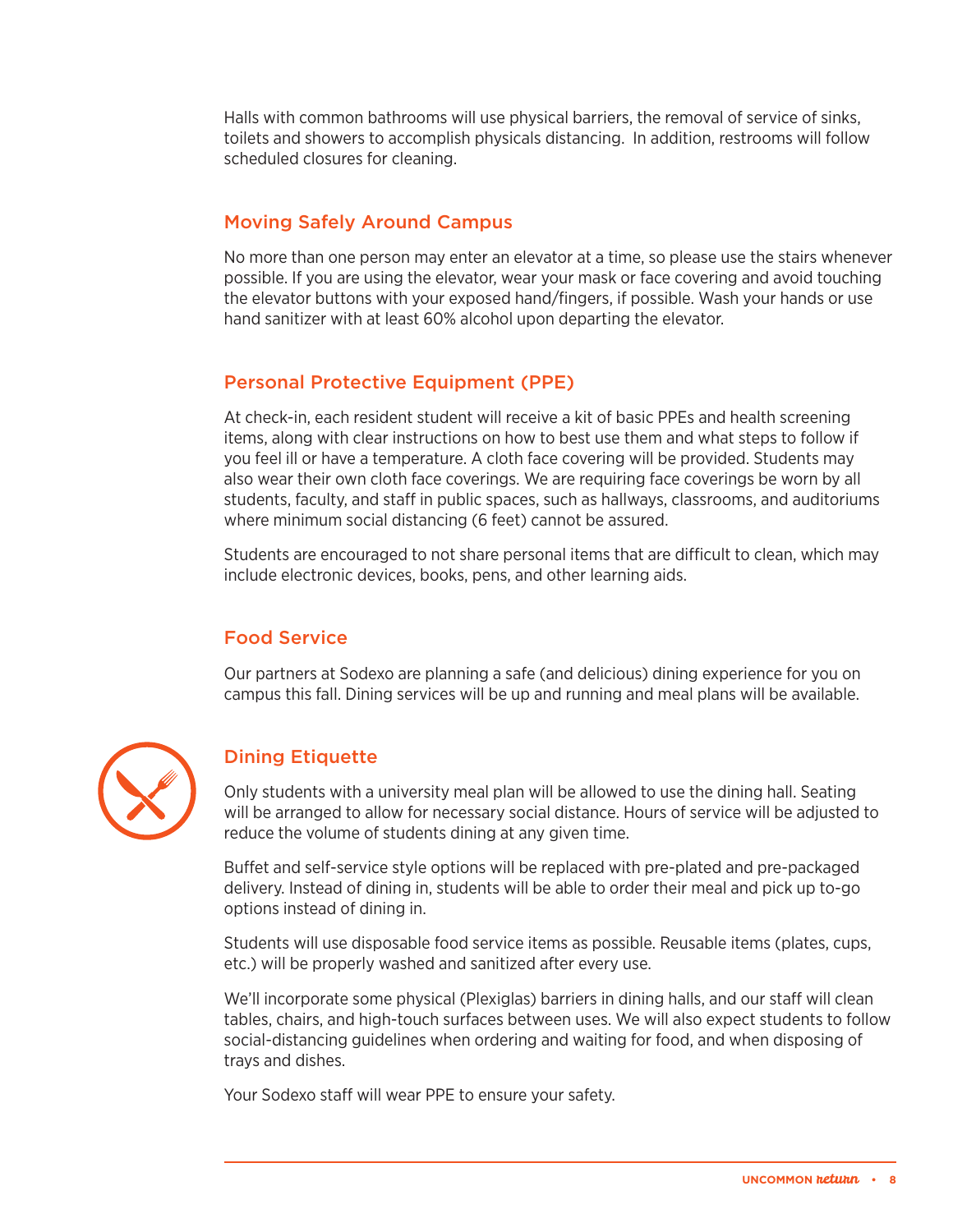

# **Safe-at-Play**

# Intercollegiate Athletics

The Athletic Department continues to work hard to prepare for fall and winter athletic practices and games. We are committed to ensuring that our athletes are as safe as possible. We continue to receive and study guidance from athletic conferences, as well as federal and state medical/health officials for the return of intercollegiate athletics. As we make new decisions and implement new plans, we will update this document and communicate with you.

As of June 1, 2020 these protocols will guide campus athletics:

- 1. All student athletes, coaches, trainers, and other athletic staff will receive additional education and training on safety and minimizing risk of infection. This training will be delivered upon your return to campus.
- 2. Each student athlete will be screened for infection each day during their sport's season; anyone showing symptoms will be isolated in order to protect teammates and staff.
- 3. Each student athlete and athletic staff member is expected to follow University standards and protocols for proper hygiene, including washing hands and using appropriate PPE.
- 4. Housekeeping will clean and disinfect all locker rooms, weight rooms, and other athletic facilities following CDC guidelines.
- 5. Where appropriate, team meetings will take place virtually (through Zoom).
- 6. Practices and games will adhere to controls for physical distancing; this may include limiting the number of spectators. Protocols for team travel will also follow guidelines of COVID-19 prevention and social distancing.

# Co-curricular Events, Activities and Recreational Spaces

Co-curricular programming is integral to the Concordia experience. We are eager to provide the full slate of campus traditions this fall, as well as new opportunities, but we will utilize some modifications to ensure everyone's safety.

Major on-campus events such as Fall Welcome Weekend will continue in a safer format ,which includes smaller group sizes to allow for physical distancing. We will also provide parts of the weekend in a virtual format.

Other university events, campus ministry, performing and visual arts, student clubs and organizations, and other campus activities will follow similar protocols for smaller group sizes, using virtual resources, and ensuring proper cleaning pre and post-events.

Recreational spaces that include the Student Union will be limited to the number of students allowed in at any given time to allow for physical distancing. These spaces will also be closed at scheduled times for daily cleaning.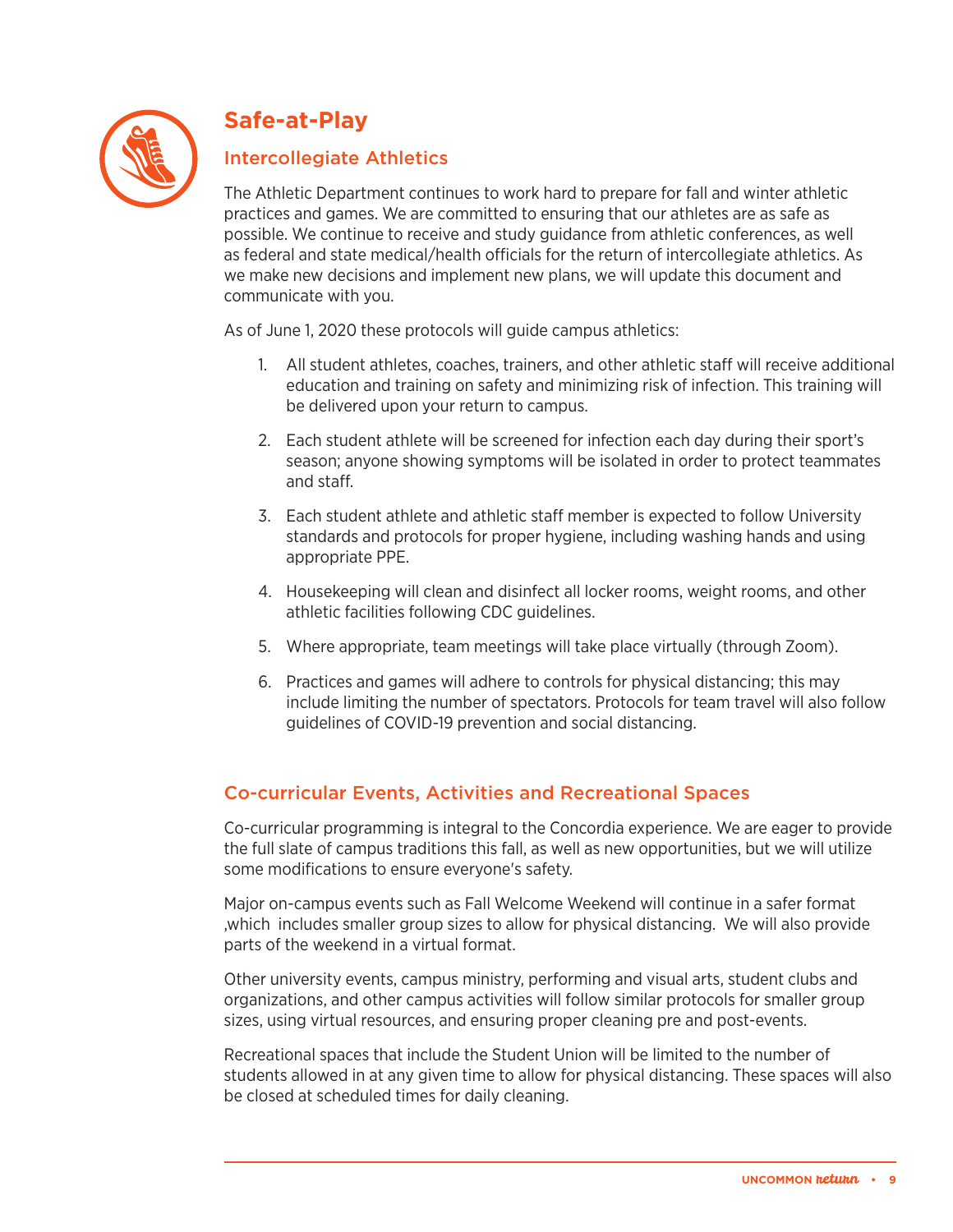